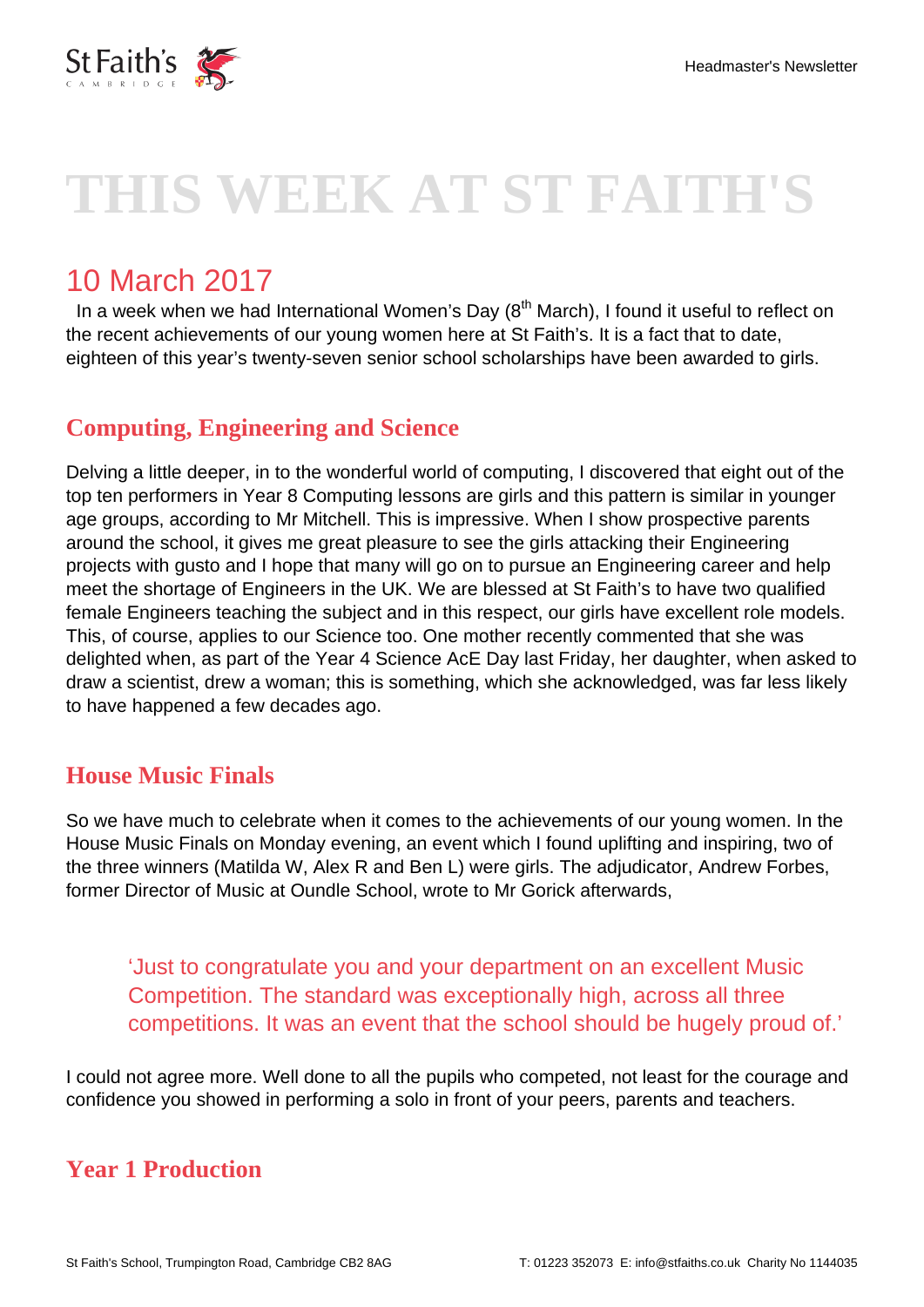

Confidence simply flowed across the stage in the Year 1 production of 'Hansel and Gretel' on Wednesday. The children seamlessly sang and danced their way from one scene to the next, with great joy and enthusiasm. It was a beautifully produced show - slick, neat and hugely entertaining with, crucially, all the children playing an important part. As I glanced around the audience half way through the show and saw rows of proud smiling parents and grandparents with tears rolling down their cheeks, I knew I was not the only one who had been touched by the enchanting performances. I called in to the Year 1 classrooms the next morning to say thank you (again) to the children and staff and was delighted to read some of the stories which had recently been written, based on the structure of Hansel and Gretel. I thought you might like to see some, so I have included a few in the index.

## **Tea Time Concert**

Our older Drama students have also been in action this week. I popped in to the Drama Tea Time Concert on Tuesday to see our budding actors presenting their pieces for The Sudbury Performing Arts Festival this week. Judging from what I witnessed, our pupils should do very well indeed



#### **Sports Results**

As the end of the winter sports season approaches, county, regional and national sports finals arrive like London buses, on a good day. Almost every day over the next week or so our sports teams are competing in the finals of a prestigious sports event. Yesterday our U11 boys' hockey team competed in the County Cup and U13 girls' hockey side competed in the Eastern Region Finals at Redbridge. Today, Jane, Mollie and I cheered along the U13 netballers (pictured above) in the National Finals at Basildon; this weekend our gymnasts will be in Stoke, participating in the National Team Trio Championships; on Monday the U11 boys' hockey team will be competing in the National Finals at Repton School; on Tuesday the U13 boys' hockey side will be in action in the Regional Finals at Bedford; on Wednesday the U11 girls' hockey